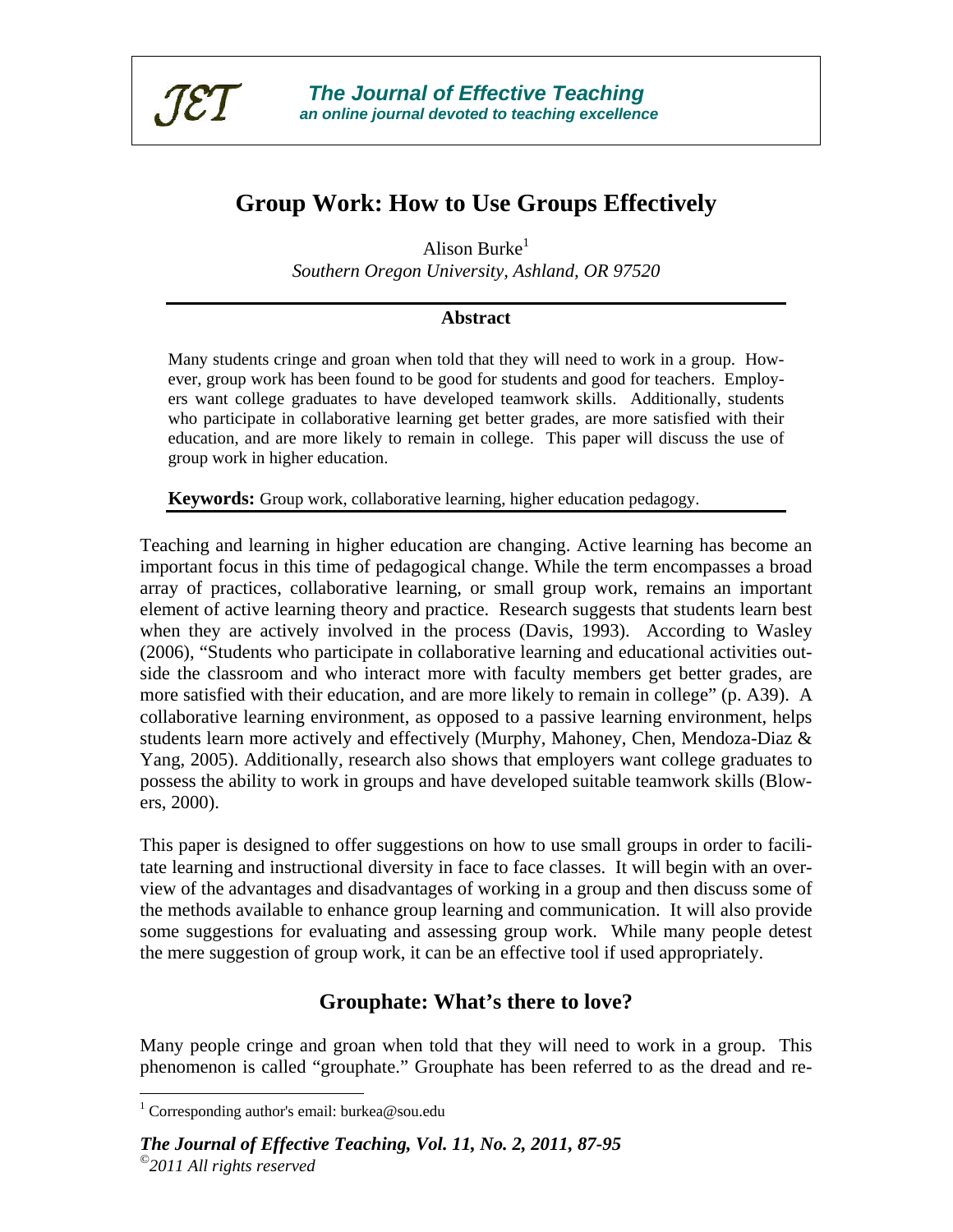pulsion that many people feel about working in groups or teams (Sorenson, 1981). However, these feelings diminish among group members who have received proper instruction about working in groups. One way to overcome grouphate is to form realistic expectations of group work. According to Beebe and Masterson (2003), there are advantages and disadvantages to working in a group. By understanding the benefits and potential pitfalls, a group can capitalize on the virtues of group work and minimize the obstacles that hinder success.

Advantages: There are six advantages to working in a group:

- 1. Groups have more information than a single individual. Groups have a greater well of resources to tap and more information available because of the variety of backgrounds and experiences.
- 2. Groups stimulate creativity. In regard to problem solving, the old adage can be applied that "two heads are better than one."
- 3. People remember group discussions better. Group learning fosters learning and comprehension. Students working in small groups have a tendency to learn more of what is taught and retain it longer than when the same material is presented in other instructional formats (Barkley, Cross & Major, 2005; Davis, 1993).
- 4. Decisions that students help make yield greater satisfaction. Research suggests that students who are engaged in group problem solving are more committed to the solution and are better satisfied with their participation in the group than those who were not involved.
- 5. Students gain a better understanding of themselves. Group work allows people to gain a more accurate picture of how others see them. The feedback that they receive may help them better evaluate their interpersonal behavior.
- 6. Team work is highly valued by employers. Well developed interpersonal skills were listed by employers among the top 10 skills sought after in university graduates (Graduate Outlook Survey, 2010).

Disadvantages: Although working in groups has its advantages, there are also times when problems arise. Beebe and Masterson (2003) list four disadvantages.

- 1. There may be pressure from the group to conform to the majority opinion. Most people do not like conflict and attempt to avoid it when possible. By readily acquiescing to the majority opinion, the individual may agree to a bad solution just to avoid conflict.
- 2. An individual may dominate the discussion. This leads to members not gaining satisfaction from the group because they feel too alienated in the decision making process.
- 3. Some members may rely too heavily on others to do the work. This is one of the most salient problems that face groups. Some members do not pitch in and help and do not adequately contribute to the group (Freeman & Greenacre, 2011). One solution to this problem is to make every group member aware of the goals and objectives of the group and assign specific tasks or responsibilities to each member.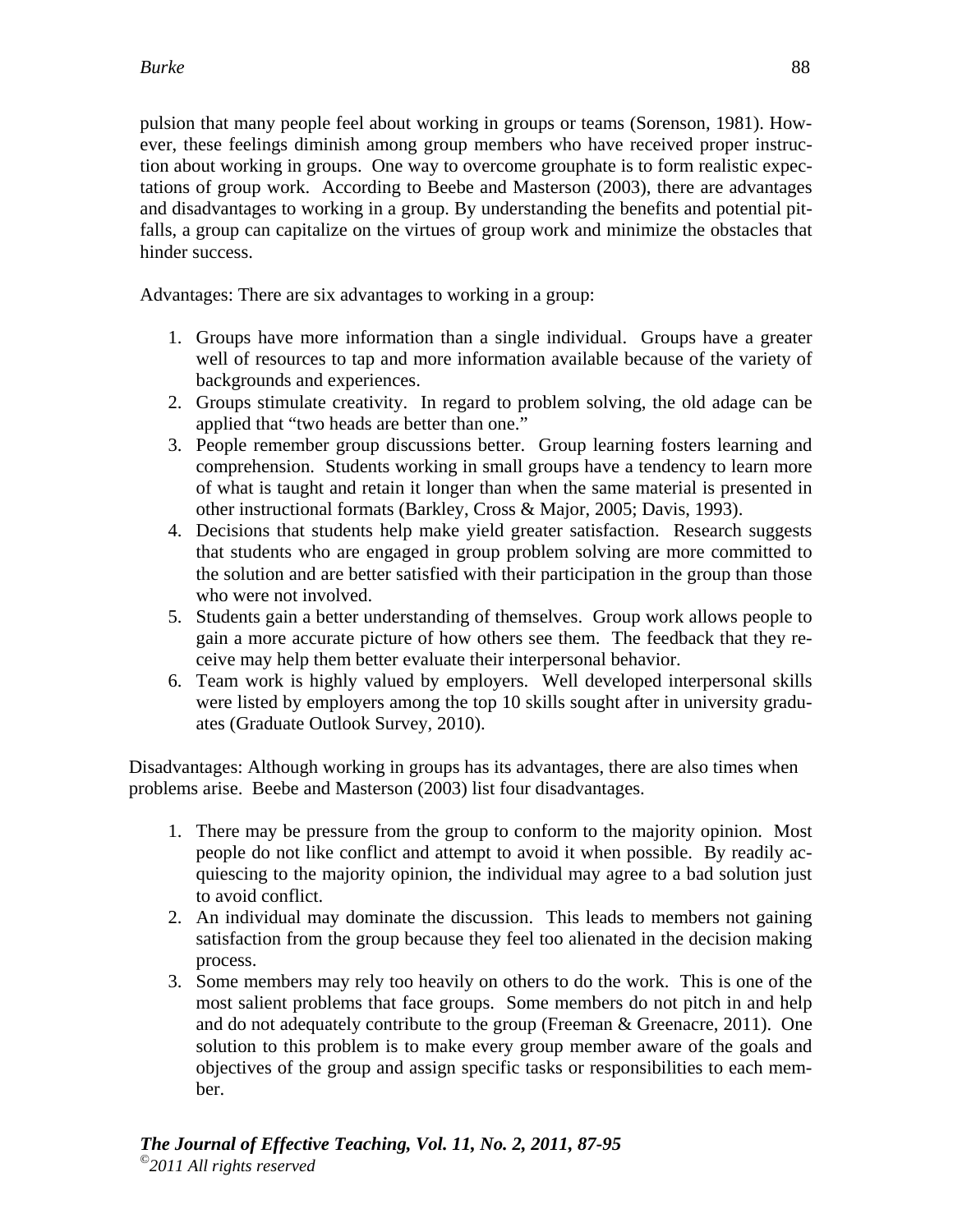4. It takes more time to work in a group than to work alone. It takes longer to accomplish tasks when working with others. However, the time spent taking and analyzing problems usually results in better solutions.

Overall, effective student participation in group work is an important learning outcome for higher education courses (Elgort, Smith & Toland, 2008). Although many students feel as though they can accomplish assignments better by themselves rather than in a group, instructors find that group work helps the students apply knowledge (Elgort, Smith & Toland, 2008). However, merely assigning a group does not itself create critical thinking outcomes. Therefore, the instructor must be cognizant of how best to facilitate effective collaborative learning environments.

There are four stages of group work. First, the instructor must decide that he/she wants to incorporate group work into the class. The group work should be designed into the syllabus. The second stage involves teaching the students to work in a group. Instructors cannot assume that students know how to work together, structure time, and delegate tasks. The instructor must be able to teach the students how to work proactively in groups. This leads to the third stage, which involves monitoring the groups. The last stage, and the most important to the students, is the assessment of the group. The instructor must develop a concrete rubric for grading the students.

## **Getting Started**

The best place to start group work (much like anything else) is at the beginning. When developing a course syllabus, the instructor can determine what topics and theme lend themselves to group work. This is the time that instructors can think about how they will form their groups, help negotiate the group process, and decide how to evaluate the final product.

Johnson, Johnson and Smith (1991) suggest that group tasks should be integral to the course objectives. This means that the group work should complement the learning objectives outlined in the syllabus. If one of the learning objectives is to promote critical thinking skills or writing enhancement, then the group work should support these areas.

## *Group Size*

The dynamics of group size is an important component of group work. A small group is often considered to consist of three or more people (Beebe & Masterson, 2003). Groups of two are called dyads and are not encouraged for group work because there are not a sufficient number of individuals to generate creativity and a diversity of ideas (Csernica et al., 2002). In general, it is suggested that groups of four or five members tend to work best (Davis, 1993). However, Csernica et al. (2002) suggests that three or four members are more appropriate. Larger groups decrease each members opportunity to participate and often results in some members not actively contributing to the group. In situations where there is a shorter amount of time available to complete a group task, such as an inclass collaborative learning exercise, it is suggested that smaller groups are more appro-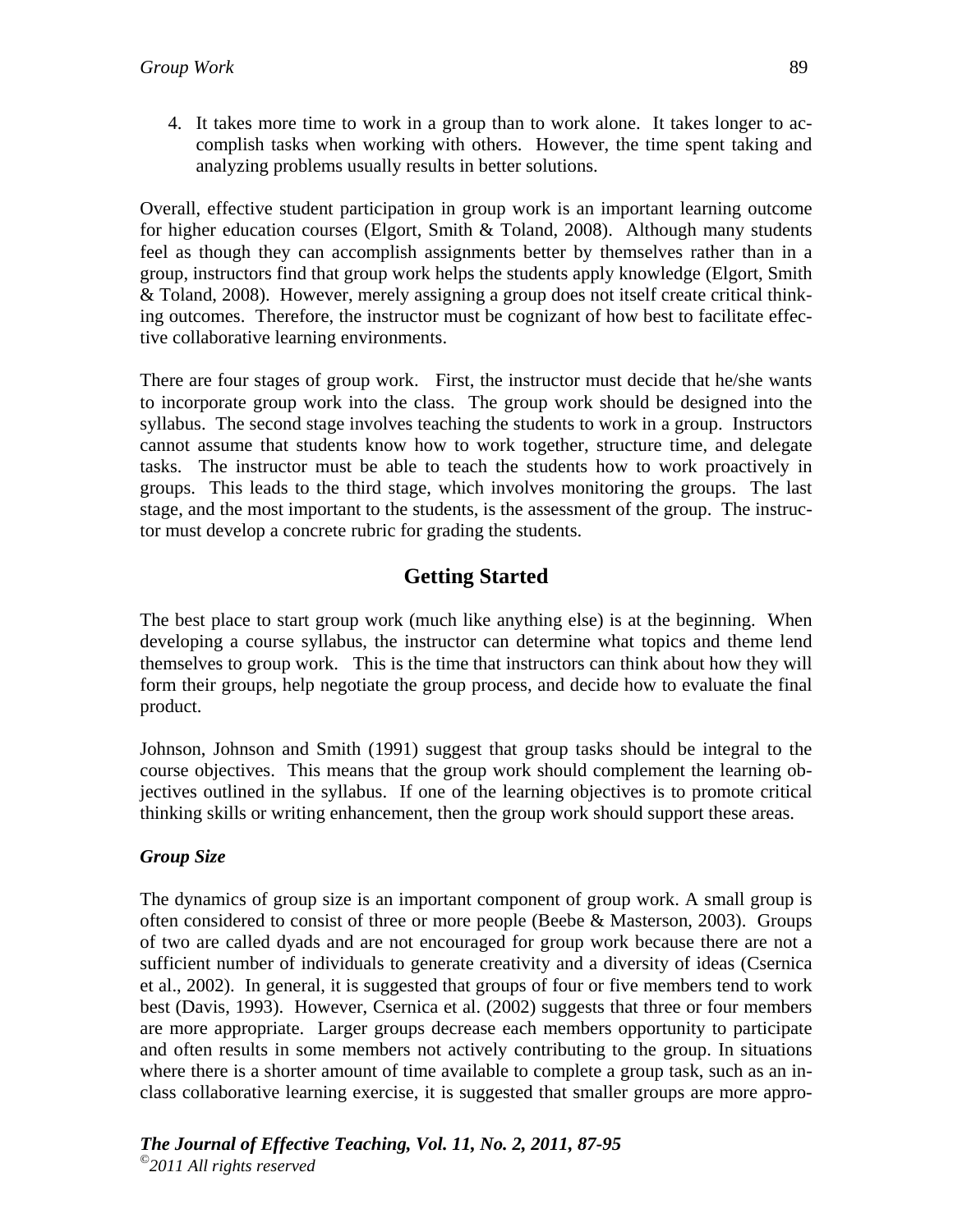priate. The shorter amount of time available, the smaller the group should be (Cooper, 1990; Johnson, Johnson & Smith, 1991).

Group work can be especially beneficial for large classes. Wright and Lawson (2005) found that group work helped students feel that the class was smaller and encouraged them to come to class more often. The felt more invested in the course and in the class material, which promoted active learning in a large class environment.

#### *Assigning a Group*

Assigning the members of the group is integral to the success of the group. Some faculty members prefer to randomly assign students to groups. This has the advantage of maximizing heterogeneity of the group (Davis, 1993) and is an effective way of assigning group member in large classrooms. If the class size is small and the instructor is familiar with most of the students, the instructor can select the group members based on known attributes of the class. For example, the instructor can form the groups while taking to account performance levels, academic strengths and weaknesses, ethnicity, and gender (Connery, 1988).

Additionally, some instructors allow the class the self-select their group; however, this has some disadvantages. Self selected groups often gravitate toward friends and roommates (Csernica et al., 2002). This can result in the students self segregating and spending more time socializing than working on the group project (Cooper, 1990). Research suggests that groups which are assigned by the instructor tend to perform better than selfselected groups (Felder & Brent, 2001).

## **Teaching Students**

It is difficult for teachers to design and implement group work effectively, and it is difficult for students to foster the group process, especially if they do not have the skills to make effective use of group work. Many students have never worked in a group before or lack the skills to work with others. Instructors cannot assume that students know how to work together, structure time, or delegate tasks. There are several ways that instructors can help.

First, the instructor should make certain that each student understands the assignment. Students should know the purpose of the project, the learning objective, and the skills that need to be developed through group work. Successful group work is easier if the students know how the assignment relates to the course content and what the final product is supposed to be (Davis, 1993).

Second, the instructor needs to reinforce listening skills and the proper methods to give and receive constructive criticism. These skills can be discussed in class and modeled during class activities. Some faculty use various exercises that are geared toward helping students gain skills to work in groups (Fiechtner & Davis, 1992). Small in-class group activities help reinforce cohesion and group unity.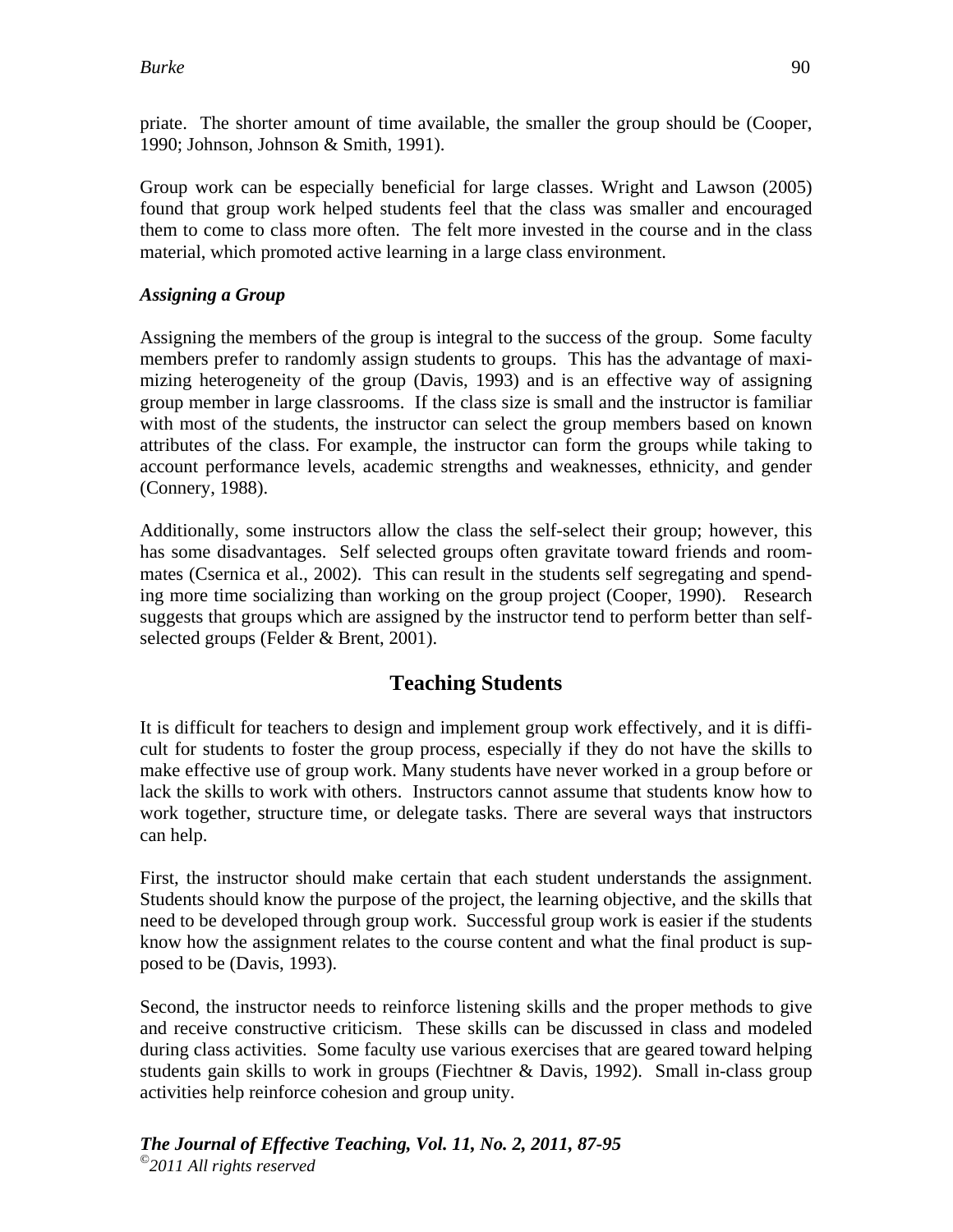Third, the instructor needs to help the students manage conflict and disagreements. The instructor should avoid breaking up the groups (this will be discussed in more detail later in this paper). When a group is not working well together, the students need to learn how to communicate effectively and establish goals for a successful group (Davis, 1993).

## **Monitoring the Group Process**

One method to help groups succeed is to ask each group to devise a plan of action (Davis, 1993). The plan of action involved assigning roles and responsibilities among the group members. Each member should have a role, such as the note take or the group spokesman. The instructor can review each group's written plan of action or meet with each group individually and discuss their plan.

Another method to help monitor a group's progress is to ask them to submit weekly progress reports. These reports (or weekly meeting notes) should outline what the group discussed, who attended the meeting, and the objectives set for the next week. In this manner, the instructor can monitor the group's activities and progress throughout the semester and assess the level of involvement from each member.

## *Group Dissonance*

Groups will not always work well together. Some groups lack motivation, strong leadership, or simply have personality conflicts. Even when it appears that a group is falling apart, it is important to avoid breaking up the group. Not only will the group dynamics of the original group be affected if the members are reassigned, but the addition of members to other groups will disrupt their dynamics as well (Davis, 1993).

One way to help prevent conflict and group members who shirk duties is to keep the group small. It is difficult to be a "loafer" or a "slacker" in a small group (Davis, 1993). Additionally, matching work assignment to skill sets will help separate the "loafers" from the students who are generally struggling (Freeman & Greenacre, 2011). Freeman and Greenacre (2011) suggest that instructors should help the students understand the benefits of working together as a group for the group as a whole, which will help students who are struggling (Freeman & Greenacre, 2011). Furthermore, the group should be encouraged to have assigned roles and responsibilities. It is more difficult to be a slacker if the goals are clearly outlined for each member.

It is necessary to help a group work through disagreements and find resolution. Simply breaking up the group does not encourage the students to work though differences. Freeman and Greenacre (2011) suggest that group interventions should be aimed at the destructive group member, focus on the behavior and not the person, and address the benefits of the group process for the group as a whole. Barkley et al. (2005) recommend designing the coursework in such a way that the success of the individual relies on the success of the group. The instructor should assist the group in creating ways in which to handle unproductive members and foster communication skills.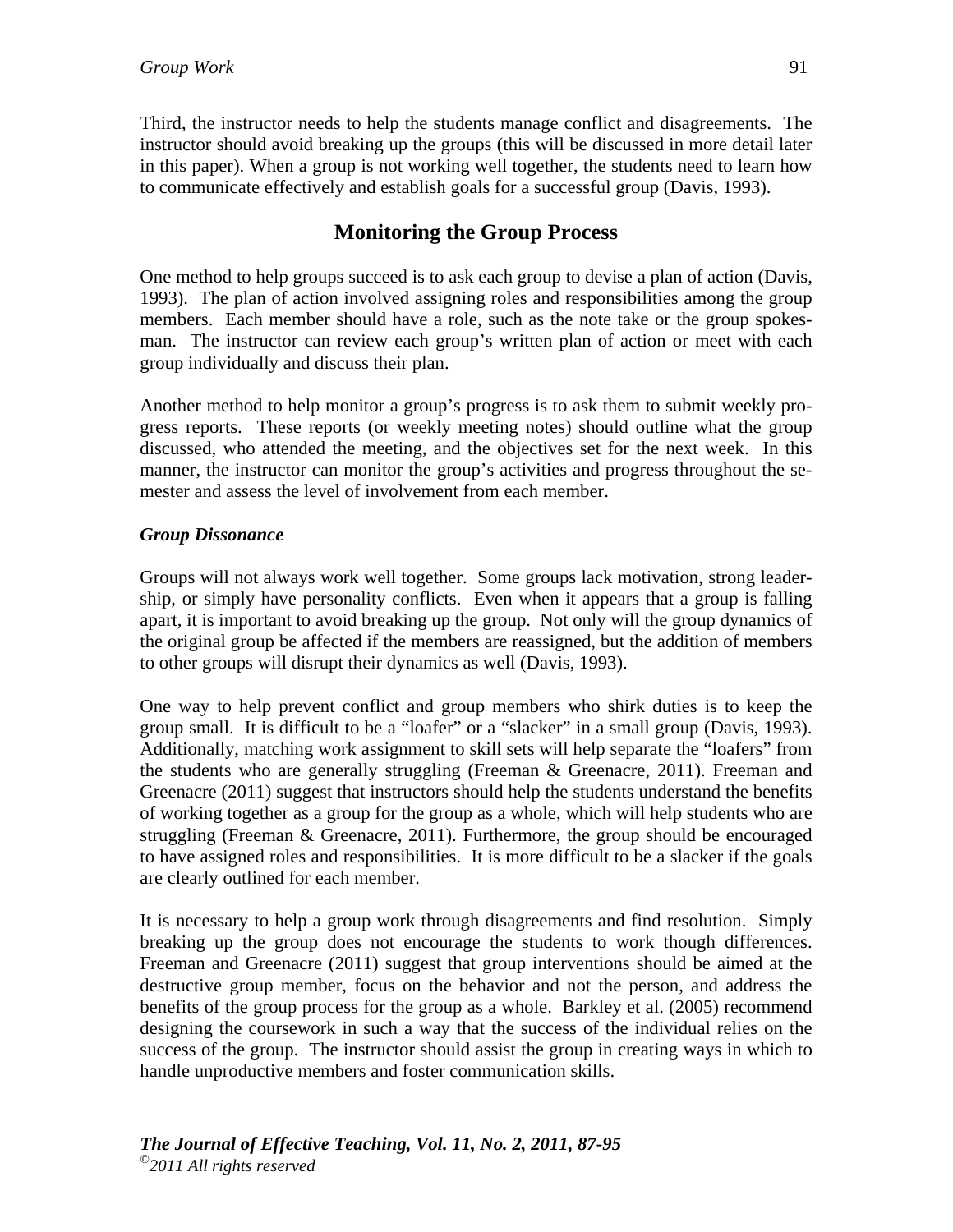## **Evaluation**

Evaluating a group is a difficult task and the instructor should have a clear idea of how he/she wants to evaluate the group work. First, the instructor should decide what is being evaluated: the final product, the process, or both. Next, it is necessary to deicide who assigns the grade: the students, the instructor, or both. Some faculty members assign each member of a group the same grade, which may promote unhappiness if some members devote more time and effort to the group and get the same grade. Some instructors assign each group member an individual grade, which may or may not foster competition within the group and may undermine the group solidarity (Davis, 1993). If the group is graded as a whole, it is suggested that the project or presentation should not count for more than a small percentage of the student's final grade (Cooper, 1990; Johnson, Johnson & Smith, 1991).

If the aspect of process is going to be evaluated, it is important to give the students an opportunity to assess the effectiveness of their group. At the end of the process, they should be able to list their contributions, their group member's contributions, and the process as a whole. They should be able to identify the aspects that worked and the aspects that did not work. The student's group assessment allows the instructor to evaluate the group process and apply the most effective methods to future group projects.

In the aspect of assessment, it is vital that the students know and understand how they will be evaluated. One method used to convey this information is with a structured grading rubric. A rubric is a scoring tool which lists the criteria by which a paper or presentation will be graded. The rubric lists, not only the criteria by which the work is judged, but also the student's mastery of the material (Finson & Ormsbee, 1998). Stevens and Levi (2005) advocate the use of rubrics because they: convey expectations to the students, help students focus their efforts, improve student achievement, reduce grading time for the instructor and improve the effectiveness of feedback

If the instructor is interested in assessing the group process and final product, two separate rubrics need to be created. For the process, the evaluation criteria should represent the learning objectives for class and for the group. Process evaluation might include: attendance and participation in meetings, time management skills, active listening, evidence of cooperative behavior, and professionalism and engagement with the task.

For evaluating the effectiveness of the product, a more concrete grading rubric might be necessary. The criteria can be outlined based on content, structure, organization, accuracy, thoroughness, and general mechanics. Rubrics can be helpful for both students and instructors; they outline expectations and allow instructors to assign grades on a more objective basis. Rubrics provide detailed breakdowns of points that are awarded for each criterion and how those points are awarded. Additionally, rubrics are useful beyond grading; they also help students conceptualize the assignment (Mckeown, 2011).

The instructor knows what the end product should look like, and it is his or her responsibility to effectively convey that expectation to the students (Finson & Ormsbee, 1998).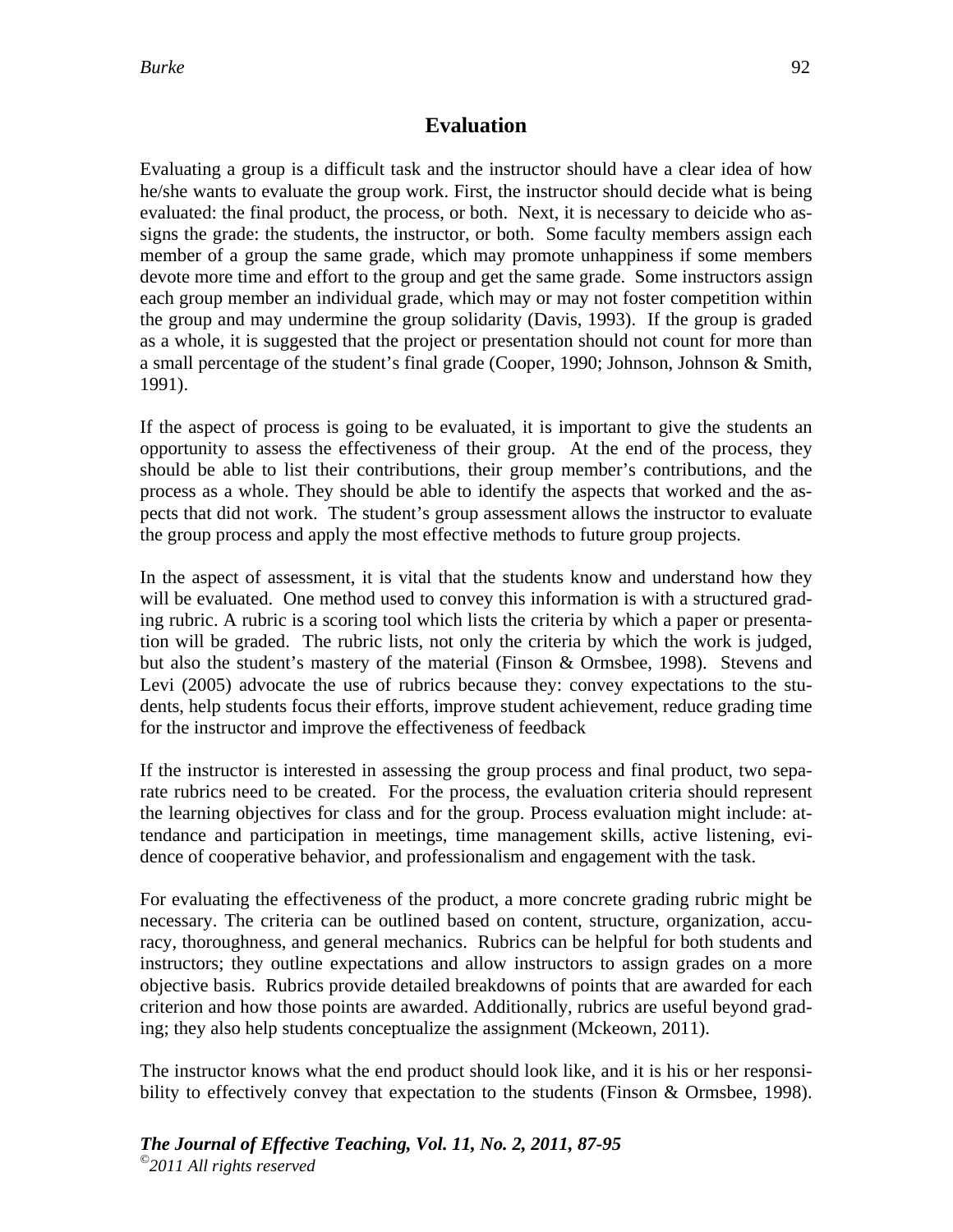Herman, Aschbacher, and Winters (1992) suggest that a good rubric consist of clear and logical categories that explain what the instructor is assessing and the point value for each response. This practice ensures that both the student and the teacher are satisfied with the end result and makes the group process a more objective learning experience. Rubrics are very useful for evaluating group work and increase the chances of student success (Finson & Ormsbee, 1998). Mckeown (2011) asserts that rubrics should be locally relevant and culturally appropriate. In this way, they cannot be a "one size fits all" approach and must be modified to fit different classes, disciplinary perspectives, and learning objectives.

### **Conclusion**

There is a well of information about group work and the benefits of collaborative learning. When students spend time meeting in groups, they are able to achieve a deeper learning themes covered in class as well as develop skills, such as writing and communication (Light 2001). Wright and Lawson (2005) found that the bridging of in- and outside- class work encourages students to spend more time preparing for class, and having conversations with team members outside of regular class time.

One of the most recent trends in collaborative learning appears to be the use of technology to advance group work. Elgort, Smith and Toland (2008) utilized the use of wikis in a class and found that most wikis encouraged student participation and group involvement, but did not counteract student preference to work alone rather than in a group. Additionally, many instructors use online discussion forums in their face to face classes to foster participation and engagement (Wright & Lawson, 2005). This has the advantage of engaging commuter students and students who have jobs in addition to taking classes. Utilizing online or web based might help resistant students engage in and benefit from group work.

Overall, it seems clear that when it comes to group work, the whole is greater than the sum of its parts. While creating, monitoring, and evaluating groups is a recursive process, active learning techniques are beneficial for students. Supplementing lectures with group work helps students feel engaged and subsequently learn more (Payne, Monl-Turner, Smith & Sumter, 2004). Group work helps students develop teamwork skills and social interactions as well as learning about various backgrounds, culture, beliefs, and attitudes (Payne et al., 2004). Group work does not have to yield "group hate" and as long as the instructor is properly prepared to introduce and facilitate group involvement and participation, group work can produce very positive and lasting results.

#### **References**

Barkley, E. F., Cross, K. P., & Major, C. H. (2005). *Collaborative learning techniques: A handbook for college faculty*. San Francisco; Jossey-Bass Publishers.

Beebe, S. A., & Masterson, J. T. (2003). *Communicating in small groups*. Pearson Education Inc. Boston: Massachusetts.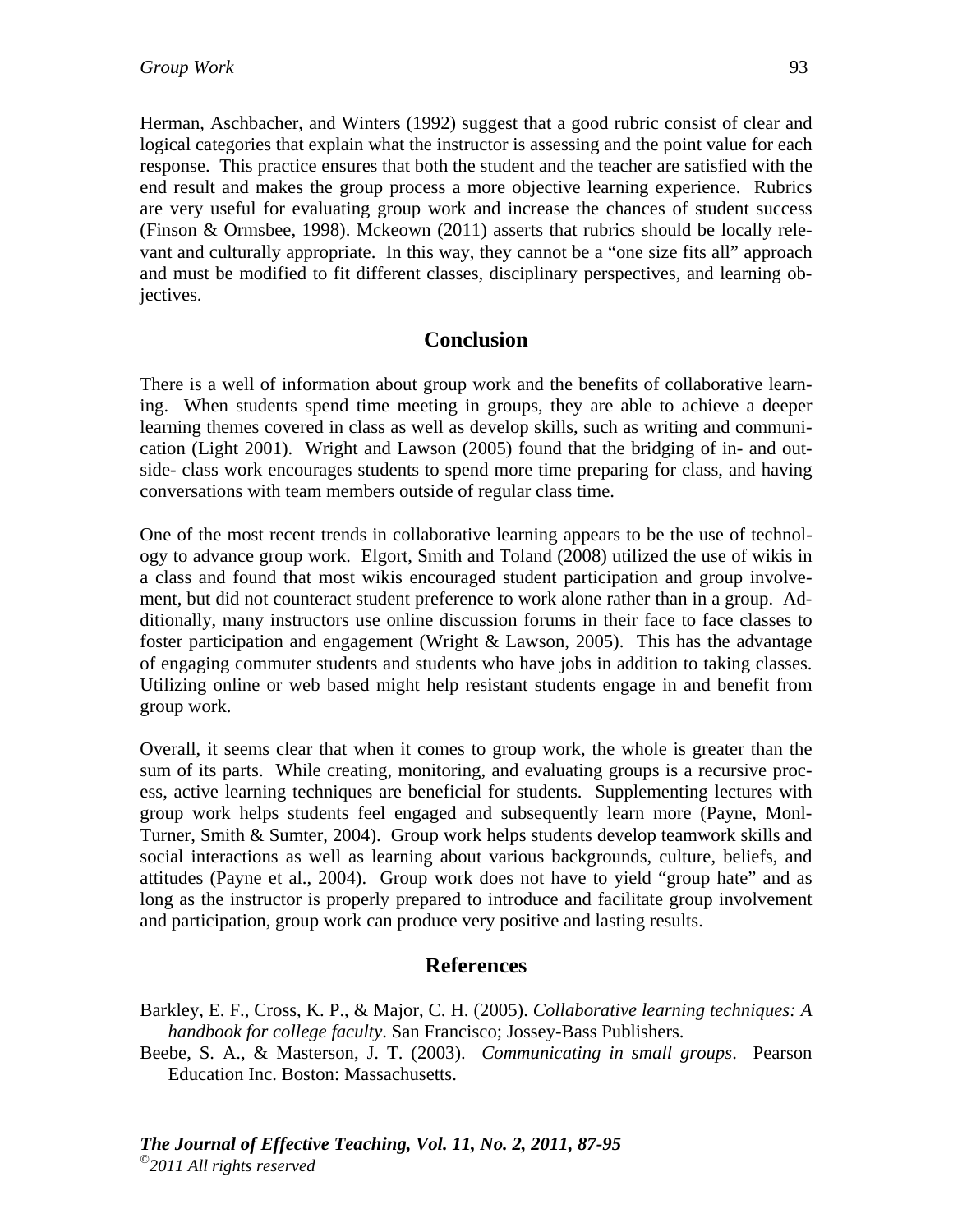- Blowers, D.F. (2000). Canada: The Story of Prior Learning Assessment and Recognition. In N. Evan's (Ed) *Experiential Learning Around the World: Employability and the Global Economy* (pp 83- 102). London, England: Jessica Kingsley Publications.
- Csernica, J., Hanyka, M., Hyde, D., Shooter, S., Toole, M., & Vigeant, M. (2002). *Practical guide to teamwork, version 1.1.* College of Engineering, Bucknell University.
- Connery, B. A. (1988) Group Work and Collaborative Writing. *Teaching at Davis*, 14(1), p. 2-4. (Publication of the Teaching Resources Center, University of California at Davis)
- Cooper, J. (1990). Cooperative learning and college teaching: tips from the trenches. *Teaching Professor*, 4(5), 1-2.
- Davis, B. G. (1993). *Tools for Teaching*. Jossey-Bass Inc., San Francisco: California.
- Elgort, I., Smith, A. G., & Toland, J. (2008). Is wiki an effective platform for group course work? *Australasian Journal of Educational Technology*, 24(2), 195-210.
- Felder, R.M. and Brent, R. (2001). Effective strategies for cooperative learning. *Journal of Cooperation & Collaboration in College Teaching*, 10(2), 69–75.
- Fiechtner, S. B., & Davis, E. A. (1992). Why some groups fail: A survey of students' experiences with learning groups. In A. Goodsell, M. Maher, V. Tinto, and Associates (eds.), *Collaborative Learning: A Sourcebook for Higher Education*. University Park: National Center on Postsecondary Teaching, Learning, and Assessment, Pennsylvania State University.
- Finson, K. D., & Ormsbee, C. K. (1998). Rubrics and their use in inclusive science. *Intervention in School and Clinic, 34(2): pp. 79-88.*
- Freeman, L., & Greenacre, L. (2011). An examination of socially destructive behaviors in group work. *Journal of Marketing Education,* 33(1) p. 5-17. Graduate Outlook Survey (2010). University of Canterbury. http://content.yudu.com/A1qpzf/GoAustralia2011/resources/index.htm?referrerUrl=ht tp%3A%2F%2Fwww.graduateopportunities.com%2F
- Herman, J. L., Aschbacher, P. R., & Winters, L. (1992). *A practical guide to alternative assessment.* Alexandria, VA: Association for Supervision and Curriculum Development. Indiana State University.
- Johnson, D. W., Johnson, R. T., & Smith, K. A. (1991). *CooperativeLearning: Increasing College Faculty Instructional Productivity.* ASHE-FRIC Higher Education Report No.4. Washington, D.C.: School of Education and Human Development, George Washington University.
- Light, R.J. (2001). *Making the Most of College: Students Speak their Minds*. Cambridge, MA: Harvard University Press.
- Mckeown, R. (2011). Using rubrics to assess student knowledge related to sustainability: A practitioner's view. *Journal of Education for Sustainable Development*, 5(1), 61- 74.
- Murphy, K. L., Mahoney, S. E., Chen, C. Y., Mendoza-Diaz, N. V. & Yang, X. (2005). A constructivist model of mentoring, coaching, and facilitating online discussion. *Distance Education*, *26*(3) 341–366.
- Office of Educational Development: Division of Undergraduate Education (2007). "Why Use Groups In College Classes?" University of California, Berkley.
- Payne, B. K., Monl-Turner, E., Smith, D., & Sumter, D. (2004). Improving group work: